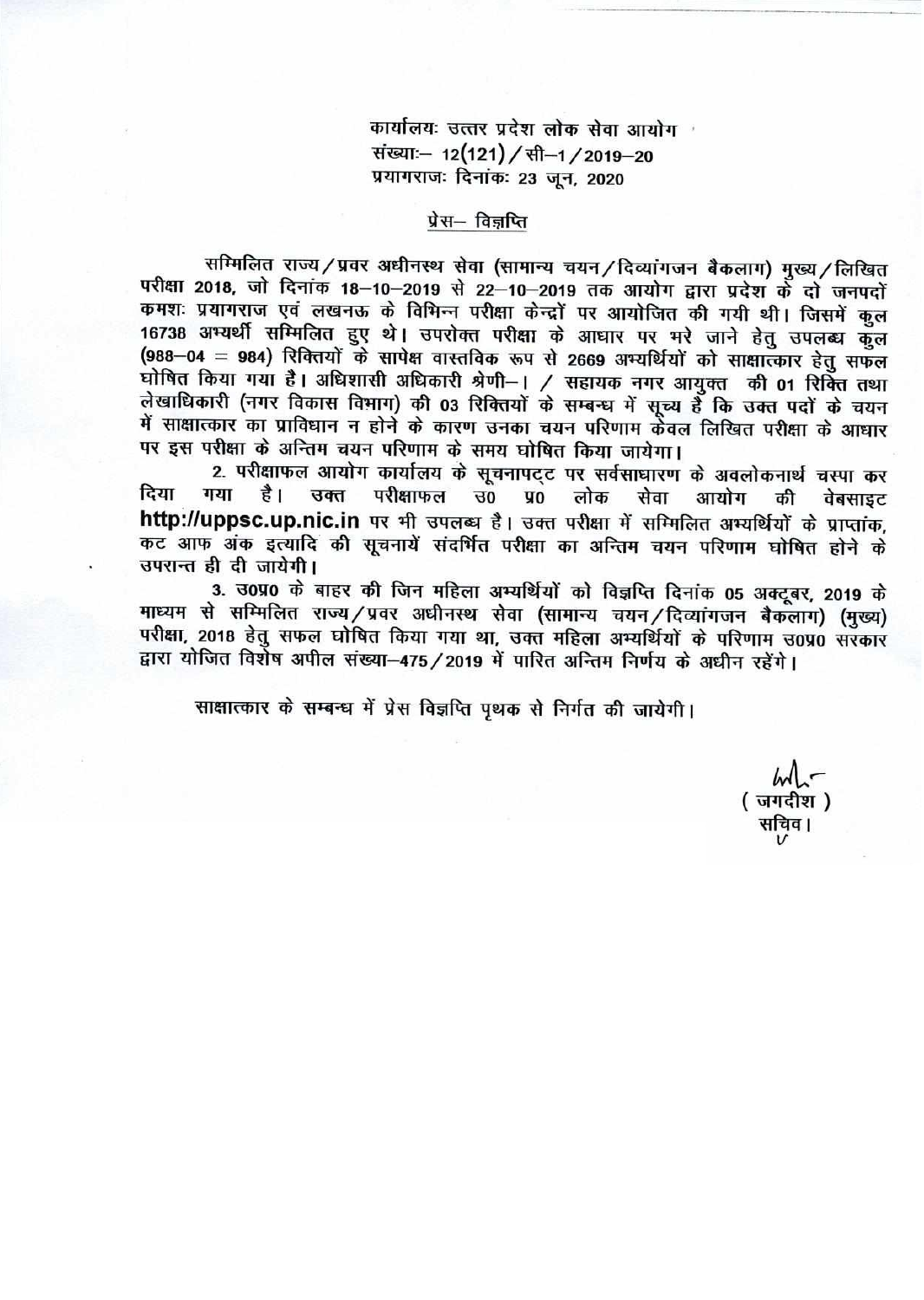### LIST OF CANDIDATES QUALIFIED FOR INTERVIEW IN COMBINED STATE/UPPER SUBORDINATE SERVICES (GEN.RECTT.) EXAM-2018  $CDOID \cdot 1$  EXECUTIVE

| ONOU . PEALCOTIVE<br><b>ROLL NO</b> | ROLL NO | <b>ROLL NO</b> | <b>ROLL NO</b> | <b>ROLL NO</b> | ROLL NO | <b>ROLL NO</b> | ROLL NO | ROLL NO | ROLL NO | <b>ROLL NO</b> |
|-------------------------------------|---------|----------------|----------------|----------------|---------|----------------|---------|---------|---------|----------------|
| 002298                              | 007978  | 013607         | 020541         | 025188         | 030078  | 036489         | 041245  | 047326  | 057448  | 064391         |
| 002579                              | 008309  | 013650         | 021206         | 025198         | 030242  | 036708         | 041617  | 047824  | 057452  | 064616         |
| 003070                              | 008382  | 013718         | 021291         | 025233         | 030255  | 037175         | 042029  | 048147  | 057643  | 065318         |
| 003163                              | 008385  | 013762         | 021300         | 025604         | 030357  | 037261         | 042174  | 048542  | 057924  | 065624         |
| 003385                              | 008701  | 013885         | 021304         | 026214         | 030748  | 037283         | 042236  | 048900  | 058021  | 065643         |
| 003562                              | 008713  | 014289         | 021440         | 026233         | 030966  | 037329         | 042315  | 049174  | 058204  | 065990         |
| 003653                              | 009044  | 014386         | 021475         | 026237         | 031093  | 037607         | 042689  | 049269  | 058285  | 065998         |
| 003825                              | 009079  | 014623         | 021722         | 026609         | 031221  | 037650         | 042735  | 049367  | 058297  | 066000         |
| 004000                              | 009262  | 014672         | 021899         | 026699         | 031248  | 037780         | 043016  | 049660  | 058314  | 066104         |
| 004069                              | 009415  | 014731         | 022515         | 026750         | 031254  | 038068         | 043074  | 050526  | 058509  | 066333         |
| 004154                              | 009527  | 015195         | 022629         | 026832         | 031328  | 038244         | 043223  | 050724  | 058513  | 066413         |
| 004980                              | 009590  | 015575         | 023413         | 026916         | 032068  | 038920         | 043450  | 050947  | 059060  | 066456         |
| 005170                              | 009615  | 016148         | 023535         | 026942         | 032584  | 039239         | 043676  | 051743  | 059164  | 066614         |
| 005821                              | 010098  | 016475         | 023655         | 027476         | 032856  | 039388         | 043780  | 051795  | 059423  | 066632         |
| 005845                              | 010346  | 016485         | 023972         | 027529         | 033060  | 039757         | 043799  | 051802  | 059859  | 066791         |
| 005910                              | 010432  | 017078         | 024000         | 027685         | 033395  | 039960         | 043962  | 052036  | 059914  | 066931         |
| 006288                              | 010435  | 017294         | 024050         | 027726         | 033425  | 040070         | 044133  | 052265  | 060103  | 067050         |
| 006465                              | 010709  | 017524         | 024060         | 027940         | 033469  | 040108         | 044226  | 052556  | 060625  | 067197         |
| 006680                              | 011150  | 018268         | 024085         | 027947         | 034138  | 040269         | 044541  | 052664  | 060641  | 067277         |
| 006914                              | 011546  | 018318         | 024098         | 028183         | 034146  | 040466         | 045401  | 053362  | 061050  | 067447         |
| 006946                              | 012144  | 018403         | 024225         | 028285         | 034496  | 040468         | 045417  | 053822  | 061508  | 067460         |
| 006978                              | 012201  | 018763         | 024380         | 028781         | 035095  | 040705         | 045456  | 054288  | 062036  | 067585         |
| 007046                              | 012405  | 019579         | 024496         | 029124         | 035695  | 040717         | 045628  | 054433  | 062547  | 067977         |
| 007715                              | 012578  | 019628         | 024636         | 029568         | 035711  | 040746         | 045721  | 054808  | 062848  | 068040         |
| 007804                              | 012606  | 019819         | 024661         | 029778         | 036011  | 040894         | 046135  | 055527  | 062852  | 068154         |
| 007879                              | 012922  | 020284         | 024760         | 029804         | 036214  | 041022         | 046284  | 056982  | 062987  | 069890         |
| 007889                              | 012965  | 020309         | 024913         | 029854         | 036337  | 041134         | 046326  | 057060  | 063188  | 070564         |
| 007977                              | 013298  | 020401         | 025186         | 029914         | 036395  | 041157         | 046997  | 057272  | 063291  | 070589         |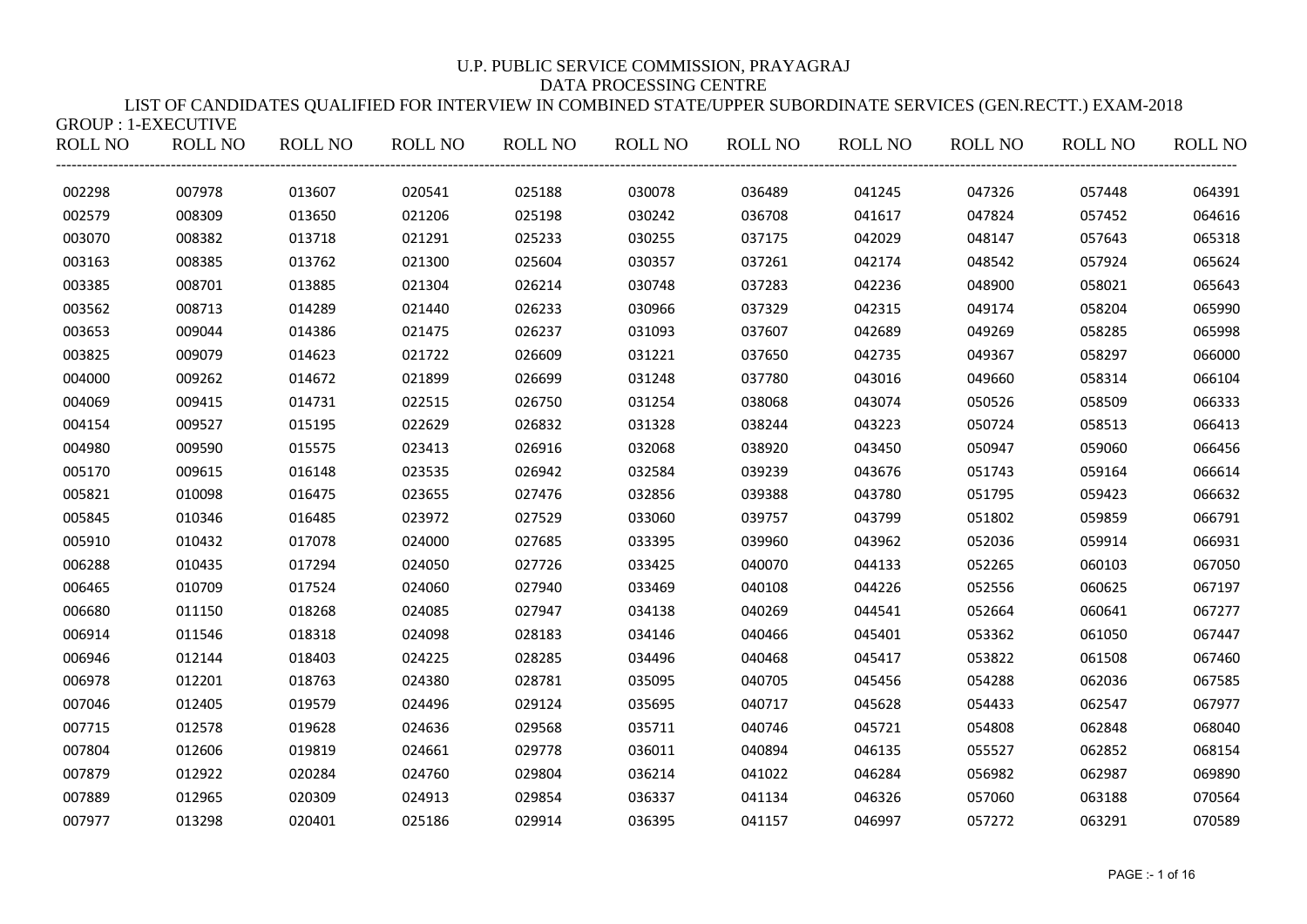#### LIST OF CANDIDATES QUALIFIED FOR INTERVIEW IN COMBINED STATE/UPPER SUBORDINATE SERVICES (GEN.RECTT.) EXAM-2018  $GROIIP \cdot 1$ -EXECUTIVE

| ONOUL LEALCOTIVE |                |                |                |         |                |         |         |         |         |                |
|------------------|----------------|----------------|----------------|---------|----------------|---------|---------|---------|---------|----------------|
| <b>ROLL NO</b>   | <b>ROLL NO</b> | <b>ROLL NO</b> | <b>ROLL NO</b> | ROLL NO | <b>ROLL NO</b> | ROLL NO | ROLL NO | ROLL NO | ROLL NO | <b>ROLL NO</b> |
| 070628           | 075343         | 080822         | 085193         | 093016  | 101442         | 109804  | 115650  | 121545  | 130582  | 137545         |
| 070664           | 075359         | 081090         | 085663         | 093576  | 101585         | 109859  | 116229  | 121750  | 131307  | 137668         |
| 070890           | 075517         | 081299         | 085899         | 093663  | 101760         | 109949  | 116278  | 122096  | 131965  | 138106         |
| 070893           | 075862         | 081384         | 086088         | 093959  | 101844         | 109969  | 116396  | 123392  | 132360  | 138318         |
| 071035           | 075956         | 081399         | 086861         | 096040  | 102179         | 110266  | 116491  | 123616  | 132488  | 138331         |
| 071117           | 075995         | 081400         | 087029         | 096330  | 102181         | 110566  | 116779  | 125074  | 132685  | 139284         |
| 071268           | 076360         | 081424         | 087336         | 096669  | 102439         | 110668  | 116864  | 125891  | 132961  | 139674         |
| 071372           | 076373         | 081579         | 088925         | 097419  | 103024         | 111106  | 116915  | 126588  | 133054  | 140222         |
| 071464           | 076455         | 081583         | 089704         | 097450  | 103324         | 111456  | 117123  | 126637  | 133111  | 140265         |
| 071563           | 076475         | 081745         | 089931         | 097655  | 103457         | 111709  | 117458  | 126701  | 133591  | 140594         |
| 071627           | 076604         | 081964         | 090001         | 097770  | 103585         | 111802  | 117553  | 126794  | 133781  | 140804         |
| 072079           | 077004         | 081987         | 090169         | 098026  | 103638         | 111974  | 117658  | 127048  | 133813  | 140994         |
| 072255           | 077298         | 082026         | 090190         | 098699  | 103857         | 112144  | 117900  | 127327  | 134044  | 141060         |
| 072375           | 077456         | 082201         | 090299         | 098711  | 103921         | 112266  | 117932  | 127523  | 134620  | 141269         |
| 072910           | 077504         | 082424         | 090303         | 099499  | 104416         | 112621  | 118326  | 127597  | 134905  | 141462         |
| 072947           | 077936         | 082735         | 090558         | 099586  | 104453         | 112683  | 118448  | 127854  | 134942  | 141871         |
| 072951           | 078011         | 082797         | 090590         | 099773  | 104591         | 113388  | 118543  | 127924  | 135573  | 141984         |
| 073256           | 078506         | 082845         | 090672         | 099895  | 104968         | 113419  | 118800  | 127951  | 135906  | 142062         |
| 073533           | 078601         | 082913         | 090677         | 099950  | 105003         | 113430  | 119314  | 128605  | 136181  | 142271         |
| 073663           | 079213         | 083060         | 090719         | 100121  | 106468         | 113761  | 119431  | 129072  | 136285  | 142371         |
| 074025           | 079458         | 083074         | 090751         | 100172  | 106663         | 113850  | 120144  | 129283  | 136305  | 142631         |
| 074654           | 080188         | 083117         | 090864         | 100369  | 108515         | 114026  | 120605  | 129399  | 136321  | 143339         |
| 074743           | 080282         | 083199         | 091084         | 100470  | 108646         | 114459  | 120606  | 129871  | 136459  | 143402         |
| 074774           | 080446         | 083264         | 091306         | 100550  | 108664         | 114528  | 120657  | 129973  | 136571  | 143673         |
| 074808           | 080621         | 083267         | 091679         | 100713  | 109099         | 114872  | 121172  | 130247  | 136679  | 143709         |
| 074869           | 080703         | 083405         | 091777         | 101168  | 109374         | 115057  | 121244  | 130423  | 137400  | 144701         |
| 074944           | 080790         | 083665         | 092112         | 101219  | 109446         | 115105  | 121345  | 130450  | 137411  | 145380         |
| 075207           | 080810         | 084379         | 092278         | 101265  | 109474         | 115356  | 121405  | 130513  | 137439  | 145488         |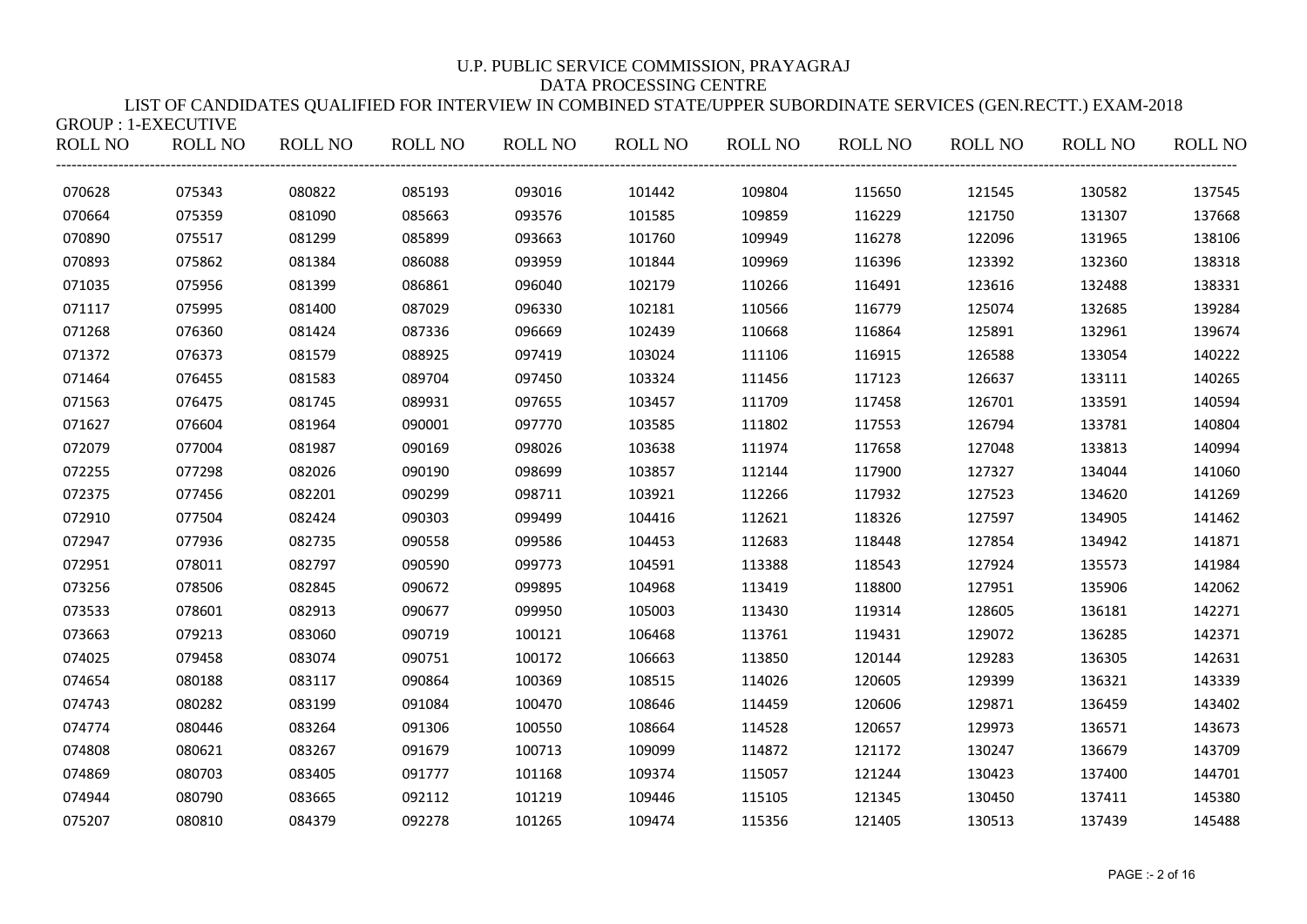LIST OF CANDIDATES QUALIFIED FOR INTERVIEW IN COMBINED STATE/UPPER SUBORDINATE SERVICES (GEN.RECTT.) EXAM-2018 GROUP : 1-EXECUTIVE

| ROLL NO | ROLL NO ROLL NO ROLL NO |        |        |        | ROLL NO ROLL NO |        | ROLL NO ROLL NO |        | ROLL NO ROLL NO | <b>ROLL NO</b> |
|---------|-------------------------|--------|--------|--------|-----------------|--------|-----------------|--------|-----------------|----------------|
| 145600  | 151267                  | 160711 | 170793 | 178985 | 190930          | 199899 | 206602          | 214468 | 220916          | 231379         |
| 145608  | 151467                  | 161144 | 172341 | 180326 | 190938          | 199953 | 207015          | 214636 | 221132          | 231386         |
| 145780  | 151946                  | 161289 | 172793 | 180582 | 191988          | 200232 | 208302          | 214911 | 221296          | 231890         |
| 145920  | 152221                  | 161446 | 172800 | 180919 | 192068          | 200541 | 208343          | 215155 | 221836          | 231892         |
| 146150  | 152893                  | 161964 | 172862 | 180999 | 192202          | 200628 | 208586          | 215434 | 222259          | 231963         |
| 146505  | 153040                  | 162169 | 172921 | 181550 | 192282          | 200776 | 208741          | 216551 | 222403          | 232129         |
| 146625  | 153532                  | 162702 | 173079 | 181675 | 192495          | 200829 | 208780          | 216563 | 222891          | 232238         |
| 147158  | 153562                  | 162708 | 173399 | 181822 | 193264          | 200857 | 209235          | 216748 | 224511          | 232401         |
| 147320  | 153769                  | 162859 | 173446 | 182061 | 193675          | 201039 | 209438          | 216909 | 224865          | 232501         |
| 147530  | 154016                  | 162945 | 173485 | 182953 | 193723          | 201261 | 209609          | 216929 | 225665          | 232536         |
| 147947  | 154045                  | 163446 | 173715 | 182965 | 194941          | 202249 | 209707          | 217415 | 225904          | 232638         |
| 148003  | 154062                  | 163633 | 173899 | 183823 | 195495          | 202527 | 209828          | 218273 | 226031          | 232758         |
| 148222  | 154255                  | 163643 | 174495 | 183953 | 195683          | 202572 | 209854          | 218468 | 226434          | 232858         |
| 148312  | 154390                  | 163936 | 174746 | 184133 | 195868          | 202573 | 209910          | 218481 | 227244          | 232961         |
| 148387  | 154689                  | 164079 | 175110 | 186823 | 196228          | 202605 | 210101          | 218558 | 227343          | 233238         |
| 148802  | 155144                  | 164225 | 175249 | 187409 | 196616          | 202672 | 210425          | 219015 | 227645          | 233267         |
| 148807  | 155328                  | 164286 | 175295 | 187918 | 196906          | 202766 | 210811          | 219173 | 227714          | 233394         |
| 148814  | 155400                  | 165160 | 175469 | 187975 | 197166          | 202859 | 210887          | 219271 | 228111          | 233431         |
| 149164  | 155834                  | 166075 | 175547 | 188429 | 197582          | 202871 | 211158          | 219511 | 228374          | 233541         |
| 149198  | 155882                  | 166411 | 175598 | 188859 | 197651          | 202956 | 211252          | 219819 | 228712          | 233544         |
| 149345  | 156079                  | 166730 | 175653 | 189171 | 197745          | 203322 | 211272          | 219857 | 229798          | 233569         |
| 149751  | 157694                  | 168107 | 176169 | 189340 | 197939          | 203503 | 211507          | 219860 | 230348          | 233696         |
| 149804  | 158249                  | 168385 | 176432 | 189368 | 198433          | 203922 | 212601          | 219993 | 230571          | 234229         |
| 150292  | 158269                  | 168739 | 176783 | 189409 | 198602          | 204990 | 212788          | 220326 | 230636          | 234421         |
| 150495  | 158742                  | 169115 | 177483 | 189599 | 199317          | 205405 | 212971          | 220514 | 230949          | 234469         |
| 150758  | 160011                  | 169368 | 177882 | 190551 | 199393          | 205527 | 212982          | 220526 | 231042          | 234706         |
| 151066  | 160026                  | 169936 | 177994 | 190641 | 199560          | 206300 | 213013          | 220632 | 231064          | 235142         |
| 151109  | 160388                  | 170732 | 178753 | 190753 | 199788          | 206325 | 213809          | 220673 | 231120          | 236192         |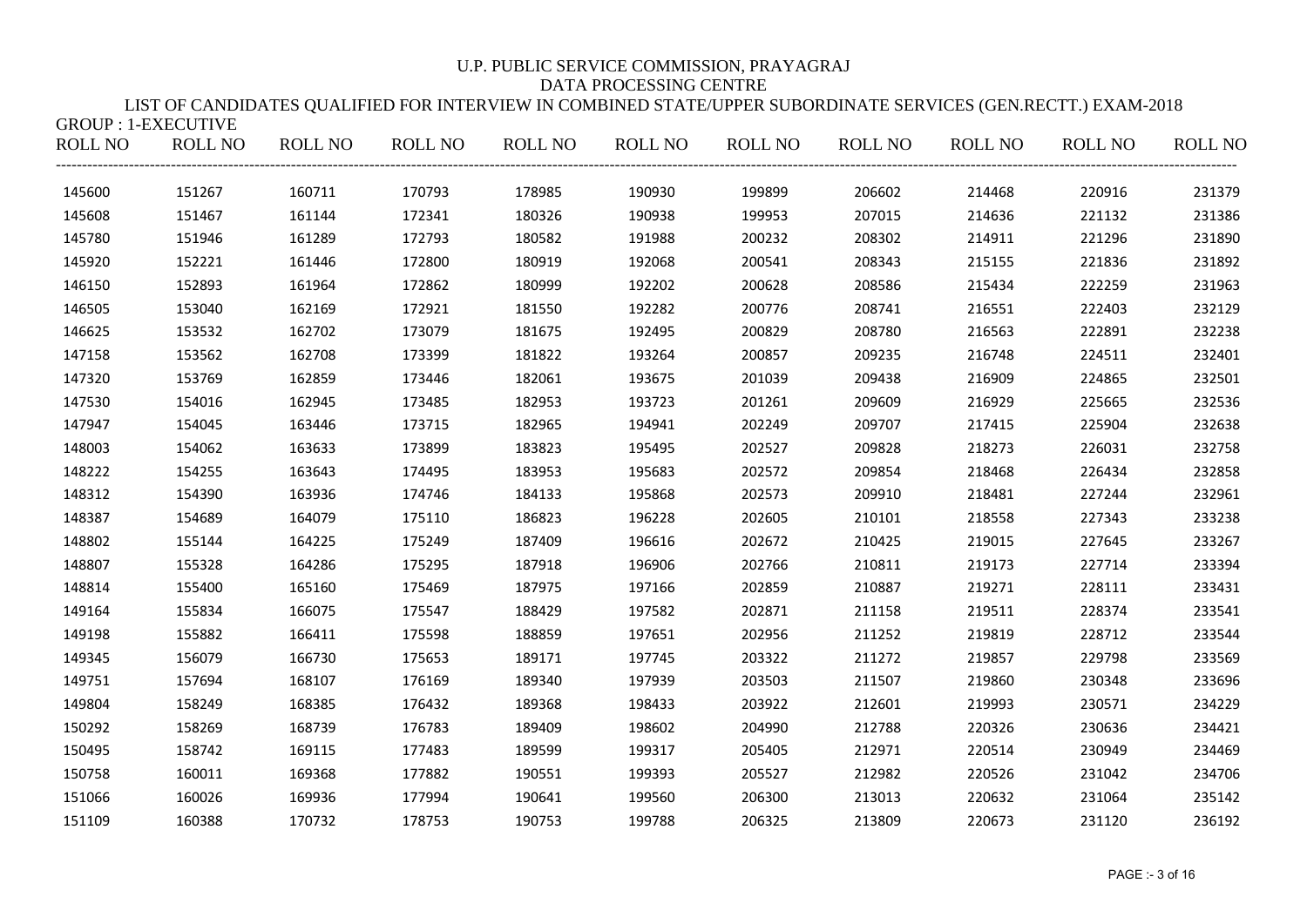### LIST OF CANDIDATES QUALIFIED FOR INTERVIEW IN COMBINED STATE/UPPER SUBORDINATE SERVICES (GEN.RECTT.) EXAM-2018  $GROIIP \cdot 1-FXFCIITIVF$

| ROLL NO | <b>ROLL NO</b> | ROLL NO | ROLL NO | ROLL NO | ROLL NO | ROLL NO | ROLL NO | ROLL NO | ROLL NO | <b>ROLL NO</b> |
|---------|----------------|---------|---------|---------|---------|---------|---------|---------|---------|----------------|
| 237042  | 243092         | 254985  | 264008  | 271328  | 281050  | 286456  | 292970  | 304327  | 313170  | 320436         |
| 237166  | 243342         | 255373  | 264038  | 271355  | 281183  | 286615  | 293966  | 304461  | 313279  | 320524         |
| 237313  | 243483         | 255560  | 264192  | 271814  | 281844  | 286630  | 293988  | 304881  | 313557  | 320534         |
| 237585  | 245143         | 255608  | 264425  | 272085  | 282210  | 286687  | 294354  | 305026  | 313694  | 320627         |
| 237633  | 245373         | 256090  | 264450  | 272622  | 282570  | 287187  | 294713  | 306381  | 313810  | 320682         |
| 237841  | 245549         | 256091  | 264582  | 272764  | 282604  | 287528  | 295076  | 306427  | 313946  | 320998         |
| 238173  | 248286         | 256185  | 264960  | 272767  | 282651  | 287663  | 295120  | 306699  | 314256  | 321045         |
| 238240  | 248522         | 256186  | 264961  | 273127  | 283061  | 287760  | 295264  | 306712  | 314449  | 321228         |
| 238714  | 248678         | 256265  | 265579  | 273153  | 283068  | 287865  | 295288  | 306842  | 314522  | 321268         |
| 238876  | 249089         | 256309  | 266416  | 273523  | 283535  | 287996  | 295534  | 307312  | 314860  | 321352         |
| 239241  | 249099         | 256472  | 266636  | 274631  | 283544  | 288034  | 295643  | 308026  | 315309  | 321527         |
| 239386  | 249379         | 256505  | 267532  | 274773  | 283547  | 288422  | 296031  | 308223  | 315342  | 321723         |
| 239572  | 250119         | 257241  | 267654  | 274914  | 283876  | 288438  | 296058  | 308296  | 316014  | 321815         |
| 239983  | 250337         | 257244  | 267713  | 275730  | 284084  | 288482  | 296198  | 308319  | 316019  | 322122         |
| 240319  | 250867         | 257558  | 267940  | 276458  | 284592  | 288484  | 296502  | 308566  | 316104  | 322228         |
| 240407  | 251349         | 258352  | 268214  | 276578  | 284686  | 289050  | 296753  | 308728  | 317283  | 322295         |
| 240498  | 251585         | 259262  | 268241  | 277030  | 284929  | 289354  | 296828  | 308742  | 317495  | 324256         |
| 241291  | 251663         | 259364  | 268460  | 277523  | 285133  | 289550  | 296913  | 308832  | 317615  | 324519         |
| 241493  | 251746         | 260141  | 268524  | 279253  | 285173  | 289721  | 297172  | 308982  | 317927  | 324559         |
| 241633  | 251870         | 260481  | 268545  | 279271  | 285231  | 289801  | 297747  | 309801  | 318284  | 324615         |
| 241772  | 252873         | 260495  | 268659  | 279385  | 285353  | 289881  | 298060  | 310342  | 318354  | 324759         |
| 241773  | 253466         | 260552  | 268779  | 279534  | 285507  | 290120  | 299163  | 310774  | 318779  | 324900         |
| 242391  | 253471         | 261173  | 269113  | 279716  | 285562  | 290125  | 300661  | 311041  | 319104  | 324919         |
| 242594  | 254155         | 262026  | 270016  | 279873  | 285886  | 290668  | 302301  | 311893  | 319959  | 325123         |
| 242726  | 254191         | 262312  | 270158  | 279892  | 286344  | 290901  | 302333  | 311935  | 320190  | 325260         |
| 242769  | 254232         | 262565  | 270686  | 280231  | 286385  | 292115  | 303251  | 312690  | 320221  | 325302         |
| 242833  | 254856         | 262572  | 270721  | 280347  | 286425  | 292247  | 303758  | 312763  | 320259  | 325347         |
| 242886  | 254934         | 263173  | 271014  | 280889  | 286433  | 292287  | 304100  | 312928  | 320261  | 325565         |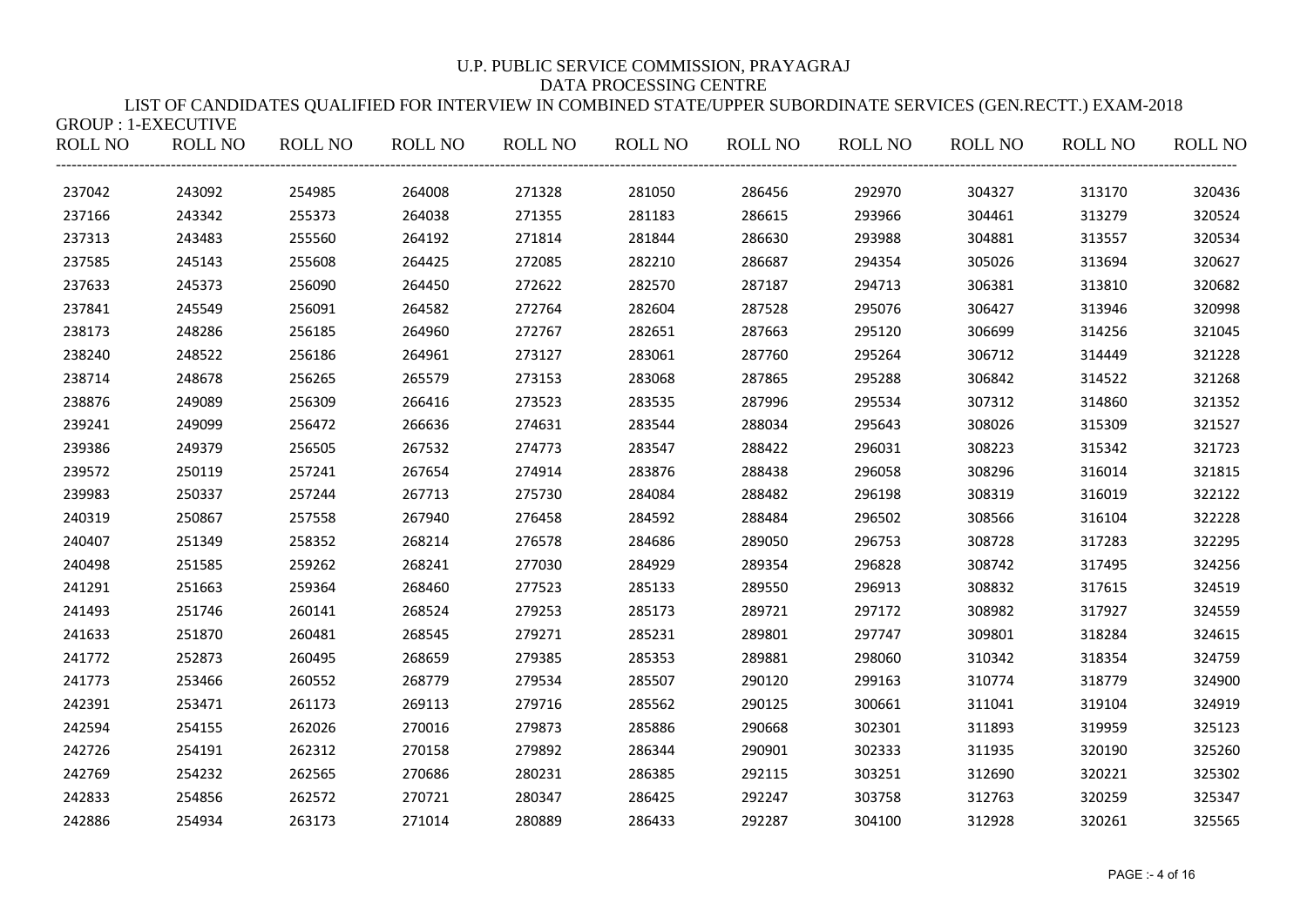LIST OF CANDIDATES QUALIFIED FOR INTERVIEW IN COMBINED STATE/UPPER SUBORDINATE SERVICES (GEN.RECTT.) EXAM-2018  $GROIIP \cdot 1-FXFCIITIVF$ 

| $ONOVI$ . $ITLITUTUTUTUTUTUTUTUTUTUTUTUTUTUTUTUTUTUTUTUTUTUTUTUTUTUTUTUTUROLL NO$ | <b>ROLL NO</b> | ROLL NO | ROLL NO | <b>ROLL NO</b> | ROLL NO | ROLL NO | ROLL NO | ROLL NO | ROLL NO | <b>ROLL NO</b> |
|-----------------------------------------------------------------------------------|----------------|---------|---------|----------------|---------|---------|---------|---------|---------|----------------|
| 325582                                                                            | 333682         | 345890  | 352764  | 363752         | 373905  | 381824  | 392593  | 401154  | 408576  | 418075         |
| 325636                                                                            | 335662         | 345893  | 352809  | 364052         | 374019  | 382366  | 392848  | 401345  | 408694  | 419234         |
| 325960                                                                            | 336864         | 346422  | 354004  | 364109         | 374314  | 382473  | 392918  | 401347  | 409141  | 419497         |
| 326039                                                                            | 337029         | 346522  | 354128  | 364273         | 374443  | 382929  | 393424  | 401558  | 409142  | 419535         |
| 326554                                                                            | 337440         | 347410  | 354315  | 364614         | 374614  | 383481  | 393626  | 401664  | 409146  | 419764         |
| 326682                                                                            | 338354         | 347489  | 354875  | 365113         | 374672  | 383529  | 393754  | 402049  | 409339  | 419861         |
| 326885                                                                            | 338609         | 348025  | 355033  | 367042         | 374763  | 383574  | 394735  | 402688  | 409698  | 420467         |
| 326986                                                                            | 339959         | 348200  | 355510  | 367335         | 375028  | 383941  | 394831  | 403208  | 410078  | 420826         |
| 327382                                                                            | 340952         | 348407  | 355593  | 367512         | 375073  | 383983  | 394953  | 403556  | 411505  | 420877         |
| 328052                                                                            | 342910         | 348520  | 355953  | 367573         | 375227  | 384008  | 395149  | 403805  | 413058  | 421127         |
| 328249                                                                            | 342941         | 348628  | 355970  | 367584         | 375260  | 385203  | 395409  | 403820  | 413120  | 421167         |
| 328337                                                                            | 342986         | 348962  | 356382  | 367617         | 375373  | 385444  | 395429  | 404179  | 413262  | 421402         |
| 328426                                                                            | 344021         | 349382  | 356464  | 367911         | 376308  | 385553  | 395589  | 404211  | 413400  | 421804         |
| 328554                                                                            | 344299         | 349702  | 356485  | 367990         | 378003  | 386408  | 396313  | 404310  | 413629  | 422237         |
| 329719                                                                            | 344349         | 349892  | 356505  | 368166         | 378531  | 386807  | 396471  | 404328  | 414310  | 423136         |
| 330066                                                                            | 344469         | 350014  | 359939  | 368626         | 379058  | 389258  | 396578  | 404351  | 414406  | 423481         |
| 330362                                                                            | 344490         | 350116  | 360726  | 368711         | 379111  | 389734  | 396828  | 404498  | 414507  | 423710         |
| 330682                                                                            | 344505         | 350126  | 361081  | 368723         | 379975  | 390073  | 397269  | 404636  | 414935  | 424327         |
| 331758                                                                            | 344733         | 350212  | 361538  | 368875         | 380153  | 390386  | 397905  | 404755  | 415158  | 425077         |
| 331857                                                                            | 344787         | 350422  | 361728  | 369380         | 380374  | 390450  | 398166  | 404981  | 415761  | 425676         |
| 332035                                                                            | 344805         | 350513  | 362094  | 369522         | 380912  | 390697  | 399617  | 405315  | 415778  | 425755         |
| 332403                                                                            | 344951         | 350709  | 362317  | 369738         | 380933  | 391181  | 399951  | 405667  | 416258  | 426546         |
| 332461                                                                            | 345041         | 350983  | 362803  | 370442         | 380970  | 391380  | 400187  | 406414  | 416315  | 427402         |
| 332575                                                                            | 345042         | 350989  | 362962  | 371204         | 381372  | 391696  | 400233  | 406500  | 416463  | 427758         |
| 333301                                                                            | 345044         | 351258  | 363188  | 372316         | 381373  | 391973  | 400314  | 407147  | 417112  | 427821         |
| 333325                                                                            | 345515         | 351811  | 363307  | 372995         | 381404  | 392046  | 400368  | 407526  | 417232  | 428005         |
| 333343                                                                            | 345638         | 351861  | 363388  | 373026         | 381413  | 392150  | 400517  | 407660  | 417396  | 428123         |
| 333407                                                                            | 345684         | 352627  | 363586  | 373783         | 381673  | 392208  | 401006  | 407936  | 417478  | 428712         |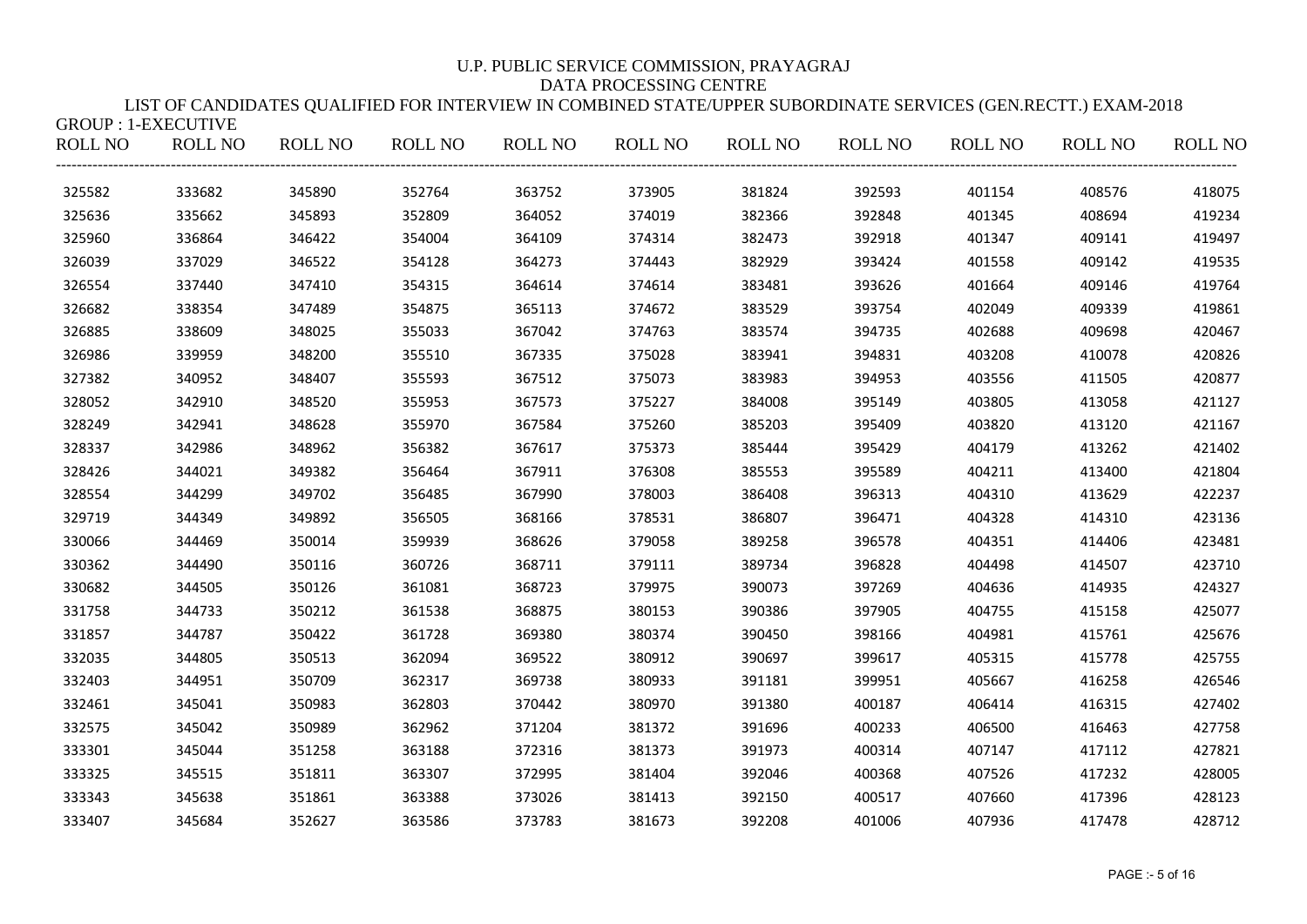### LIST OF CANDIDATES QUALIFIED FOR INTERVIEW IN COMBINED STATE/UPPER SUBORDINATE SERVICES (GEN.RECTT.) EXAM-2018  $GROIIP \cdot 1-FXFCIITIVF$

| $ONOVI$ . $ITLITUTUTUTUTUTUTUTUTUTUTUTUTUTUTUTUTUTUTUTUTUTUTUTUTUTUTUTUTUROLL NO$ | <b>ROLL NO</b> | <b>ROLL NO</b> | <b>ROLL NO</b> | <b>ROLL NO</b> | ROLL NO | <b>ROLL NO</b> | ROLL NO | ROLL NO | <b>ROLL NO</b> | <b>ROLL NO</b> |
|-----------------------------------------------------------------------------------|----------------|----------------|----------------|----------------|---------|----------------|---------|---------|----------------|----------------|
| 429384                                                                            | 439884         | 448092         | 457529         | 464234         | 472314  | 480408         | 484544  | 490899  | 494018         | 503703         |
| 431462                                                                            | 440050         | 448201         | 457705         | 464295         | 472333  | 480490         | 484638  | 491131  | 494067         | 504302         |
| 431524                                                                            | 440476         | 448323         | 457810         | 464390         | 472385  | 480821         | 484934  | 491163  | 494185         | 504654         |
| 432140                                                                            | 440860         | 448944         | 457999         | 464441         | 472766  | 480941         | 485055  | 491308  | 494361         | 505370         |
| 432441                                                                            | 440864         | 449539         | 458264         | 465086         | 472850  | 481028         | 485113  | 491321  | 494733         | 505378         |
| 433286                                                                            | 440883         | 449655         | 458434         | 465174         | 473055  | 481046         | 485135  | 491455  | 495098         | 505531         |
| 433848                                                                            | 440954         | 449857         | 458442         | 465242         | 473141  | 481118         | 486473  | 491621  | 495268         | 505819         |
| 433896                                                                            | 441027         | 450016         | 459093         | 465336         | 473461  | 481297         | 487001  | 491664  | 495594         | 505908         |
| 434164                                                                            | 441099         | 450065         | 459115         | 465462         | 473633  | 481803         | 487354  | 491711  | 496046         | 506264         |
| 434314                                                                            | 441188         | 450076         | 459288         | 467120         | 473758  | 482325         | 487661  | 491865  | 496924         | 506650         |
| 434322                                                                            | 441190         | 450447         | 459376         | 467992         | 473817  | 482397         | 487889  | 491894  | 497710         | 506904         |
| 434587                                                                            | 441363         | 450757         | 459619         | 468115         | 474210  | 482431         | 488132  | 492073  | 499022         | 507518         |
| 435455                                                                            | 441482         | 451031         | 460162         | 470154         | 474218  | 482579         | 488181  | 492197  | 499806         | 507949         |
| 436002                                                                            | 441610         | 451598         | 460442         | 470402         | 475038  | 482669         | 488322  | 492585  | 499899         | 508100         |
| 436330                                                                            | 442049         | 451945         | 461516         | 470534         | 475087  | 482957         | 488347  | 492626  | 500120         | 508299         |
| 436353                                                                            | 442241         | 453328         | 461565         | 470729         | 475718  | 483034         | 488492  | 492717  | 500494         | 508367         |
| 436447                                                                            | 442264         | 453430         | 461673         | 470842         | 476126  | 483208         | 488713  | 492782  | 500752         | 508789         |
| 436530                                                                            | 442444         | 455292         | 461962         | 470862         | 476331  | 483248         | 488824  | 492918  | 500943         | 508893         |
| 436695                                                                            | 443045         | 455334         | 462611         | 470905         | 476413  | 483305         | 488853  | 493083  | 501239         | 509105         |
| 437050                                                                            | 443498         | 455743         | 462669         | 470969         | 476439  | 483361         | 488938  | 493108  | 501253         | 509110         |
| 437114                                                                            | 443692         | 455946         | 462763         | 471022         | 476752  | 483421         | 488965  | 493218  | 501489         | 509173         |
| 437438                                                                            | 443904         | 456266         | 462848         | 471113         | 476838  | 483422         | 489293  | 493285  | 501699         | 509189         |
| 438226                                                                            | 444124         | 456358         | 463042         | 471165         | 476958  | 483696         | 489337  | 493313  | 502005         | 509832         |
| 438233                                                                            | 444435         | 456550         | 463045         | 471379         | 477181  | 484065         | 489635  | 493341  | 502412         | 510048         |
| 439002                                                                            | 444598         | 456676         | 463122         | 471508         | 479435  | 484128         | 489687  | 493377  | 502466         | 510234         |
| 439110                                                                            | 446894         | 456836         | 463217         | 471925         | 479955  | 484192         | 490144  | 493530  | 502877         | 510584         |
| 439582                                                                            | 447046         | 456880         | 463836         | 471953         | 480058  | 484234         | 490690  | 493863  | 503036         | 510959         |
| 439685                                                                            | 447622         | 457501         | 464112         | 472019         | 480185  | 484407         | 490783  | 494001  | 503098         | 511368         |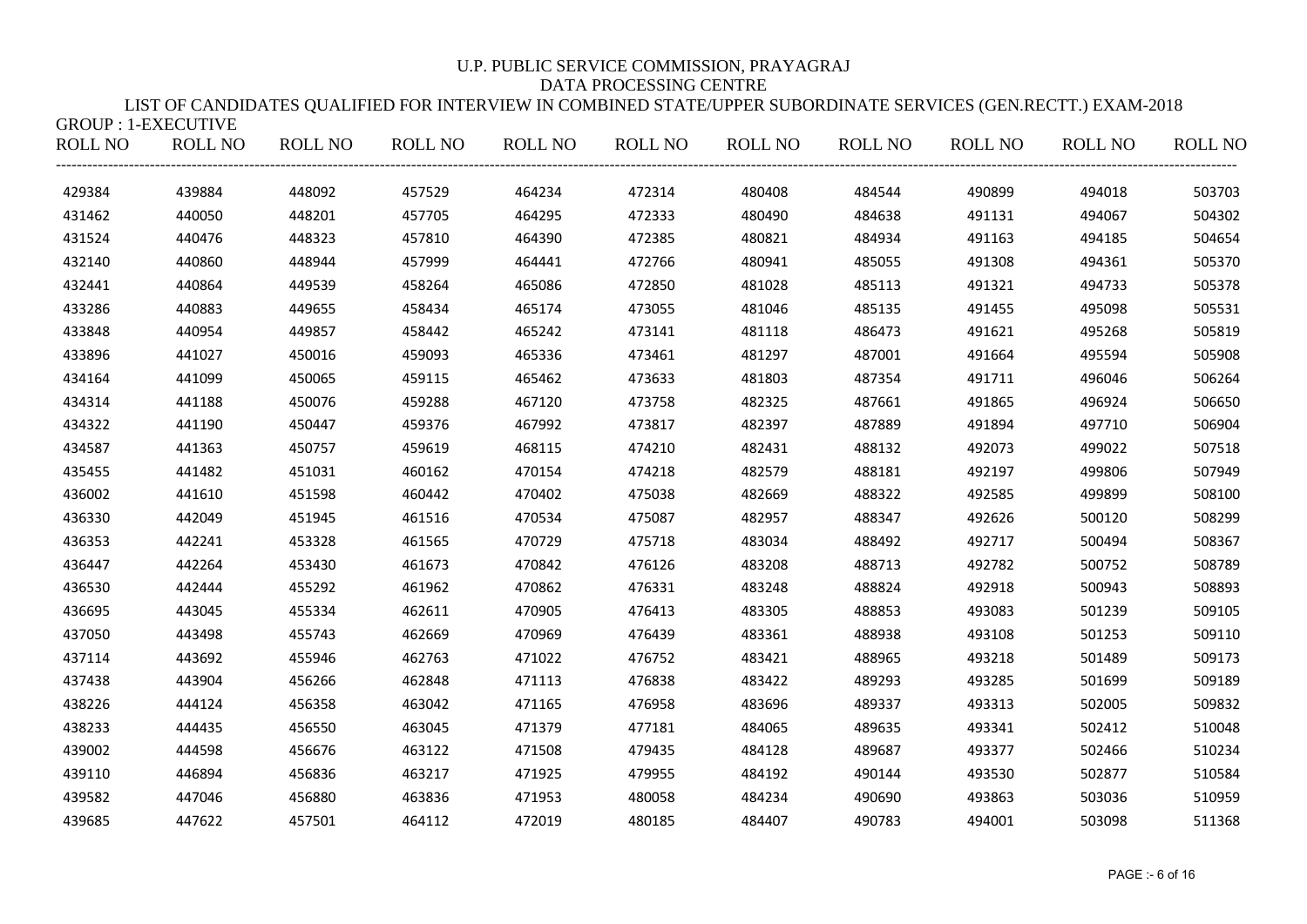LIST OF CANDIDATES QUALIFIED FOR INTERVIEW IN COMBINED STATE/UPPER SUBORDINATE SERVICES (GEN.RECTT.) EXAM-2018 GROUP : 1-EXECUTIVE

|        | ROLL NO ROLL NO ROLL NO ROLL NO |        |        |        | ROLL NO ROLL NO |        | ROLL NO ROLL NO |        | ROLL NO ROLL NO | <b>ROLL NO</b> |
|--------|---------------------------------|--------|--------|--------|-----------------|--------|-----------------|--------|-----------------|----------------|
| 511612 | 521863                          | 533046 | 545233 | 556324 | 564050          | 574173 | 582074          | 591738 | 598129          | 607888         |
| 512348 | 522103                          | 533348 | 546082 | 556550 | 564060          | 574204 | 583224          | 591847 | 598187          | 608085         |
| 512764 | 522147                          | 534435 | 547120 | 556990 | 564300          | 574353 | 583661          | 591912 | 598519          | 608138         |
| 513426 | 522184                          | 534881 | 547387 | 557112 | 564343          | 574385 | 583670          | 592096 | 598747          | 608430         |
| 513597 | 522465                          | 535007 | 548221 | 557126 | 564771          | 574639 | 584566          | 592100 | 599023          | 608759         |
| 514030 | 523082                          | 536084 | 548386 | 557502 | 564997          | 574854 | 585283          | 592113 | 599027          | 608844         |
| 514626 | 523229                          | 536767 | 549060 | 557617 | 565346          | 575044 | 585529          | 592240 | 600142          | 609541         |
| 514646 | 523709                          | 536829 | 549169 | 557768 | 565681          | 575073 | 585530          | 592505 | 600316          | 609644         |
| 515105 | 526826                          | 537288 | 549537 | 557930 | 565724          | 575920 | 585703          | 592560 | 600552          | 609842         |
| 515661 | 527056                          | 537362 | 549668 | 557948 | 566230          | 576478 | 585719          | 592686 | 601090          | 610732         |
| 515663 | 527450                          | 537384 | 549754 | 558154 | 566583          | 576634 | 585864          | 592808 | 601107          | 611001         |
| 516582 | 527512                          | 538786 | 549973 | 558185 | 566830          | 576791 | 586132          | 592820 | 601172          | 611018         |
| 517696 | 527794                          | 539286 | 550260 | 558818 | 567020          | 577536 | 586183          | 593027 | 601487          | 611023         |
| 517724 | 528204                          | 539666 | 551321 | 559044 | 567085          | 578122 | 586536          | 593091 | 601685          | 611933         |
| 517852 | 528465                          | 540291 | 551485 | 559274 | 568486          | 579177 | 586684          | 593297 | 602390          | 612711         |
| 518024 | 528616                          | 540483 | 552926 | 560351 | 569512          | 579463 | 586963          | 593366 | 602420          | 614317         |
| 518645 | 528823                          | 540596 | 553211 | 560448 | 570094          | 579730 | 587984          | 593678 | 602448          | 614645         |
| 518713 | 529270                          | 541770 | 553283 | 560452 | 570272          | 579802 | 588096          | 593899 | 602464          | 614730         |
| 518868 | 529620                          | 542468 | 553665 | 560550 | 570370          | 580310 | 588356          | 593941 | 603003          | 615180         |
| 518902 | 529635                          | 542554 | 553737 | 561540 | 570395          | 580340 | 588628          | 595017 | 603532          | 615418         |
| 518972 | 530161                          | 542929 | 554033 | 561545 | 570571          | 580348 | 589306          | 595041 | 605495          | 615936         |
| 519623 | 531107                          | 543382 | 554244 | 561810 | 570924          | 580380 | 589375          | 595347 | 605527          | 615988         |
| 519723 | 532183                          | 543400 | 554304 | 561847 | 571572          | 580401 | 589793          | 595521 | 605600          | 616127         |
| 520504 | 532345                          | 543403 | 554409 | 561914 | 571617          | 580434 | 590407          | 596451 | 605670          | 616433         |
| 521269 | 532460                          | 543639 | 554652 | 562665 | 571967          | 580669 | 590505          | 596992 | 606200          | 617141         |
| 521474 | 532508                          | 543992 | 555687 | 562782 | 572095          | 580865 | 590605          | 597858 | 606372          | 617148         |
| 521617 | 532534                          | 544008 | 555784 | 562879 | 572605          | 581917 | 590786          | 597999 | 606651          | 617491         |
| 521786 | 532974                          | 544314 | 556179 | 563062 | 572928          | 581964 | 591451          | 598064 | 606754          | 617540         |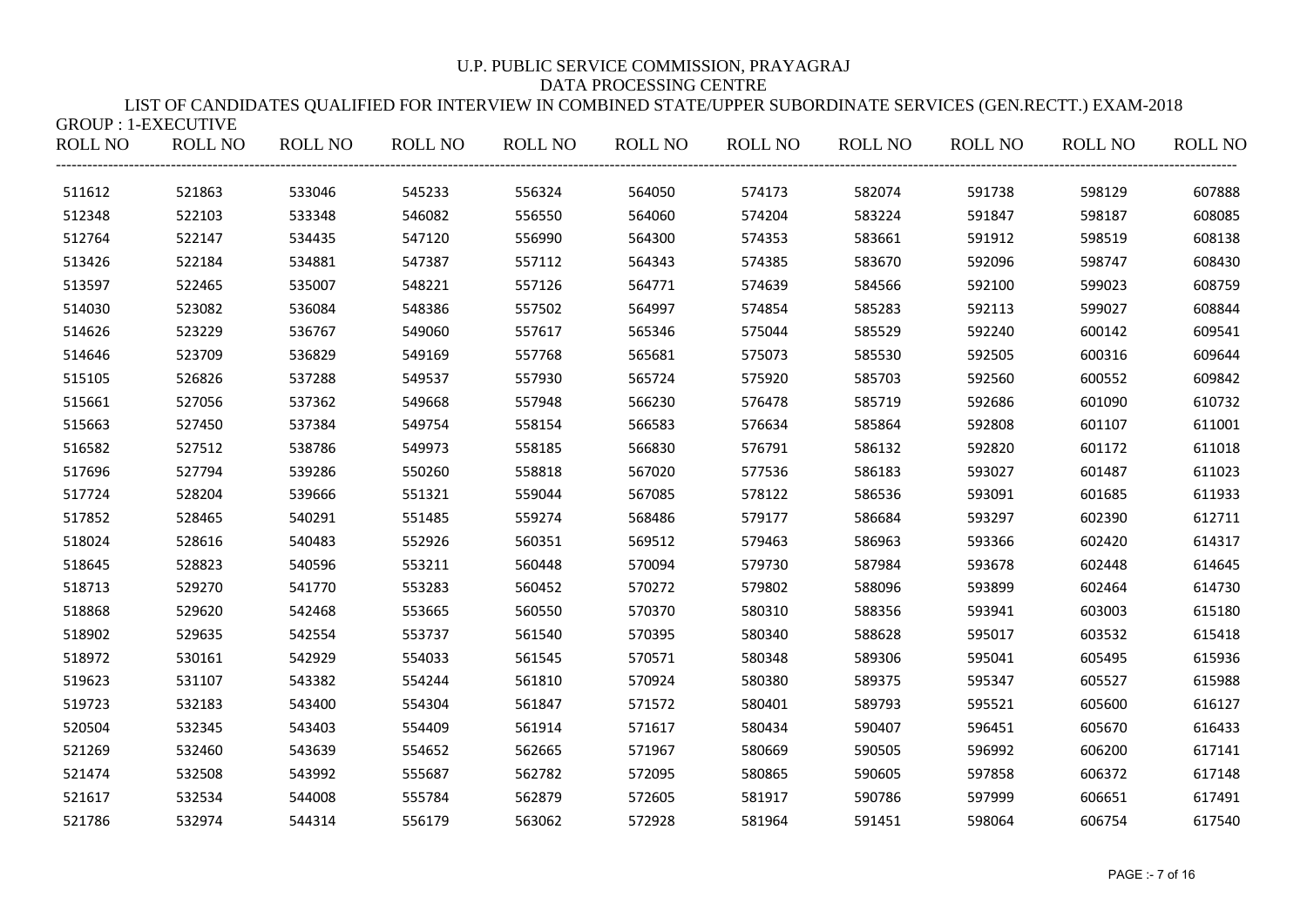|         |                     |         |         |         | LIST OF CANDIDATES QUALIFIED FOR INTERVIEW IN COMBINED STATE/UPPER SUBORDINATE SERVICES (GEN.RECTT.) EXAM-2018 |         |         |         |         |         |
|---------|---------------------|---------|---------|---------|----------------------------------------------------------------------------------------------------------------|---------|---------|---------|---------|---------|
|         | GROUP : 1-EXECUTIVE |         |         |         |                                                                                                                |         |         |         |         |         |
| ROLL NO | ROLL NO             | ROLL NO | ROLL NO | ROLL NO | ROLL NO                                                                                                        | ROLL NO | ROLL NO | ROLL NO | ROLL NO | ROLL NO |
|         |                     |         |         |         |                                                                                                                |         |         |         |         |         |
| 618065  | 618788              | 619892  | 621416  | 626769  | 630115                                                                                                         | 631347  | 631961  | 634563  | 635595  |         |
| 618279  | 618816              | 620846  | 621876  | 627370  | 630392                                                                                                         | 631407  | 632574  | 634845  | 635633  |         |
| 618354  | 619178              | 620936  | 622616  | 628201  | 630419                                                                                                         | 631425  | 632885  | 634905  |         |         |
| 618559  | 619268              | 621104  | 622674  | 628546  | 630557                                                                                                         | 631507  | 633470  | 635079  |         |         |
| 618651  | 619522              | 621166  | 625511  | 628954  | 630756                                                                                                         | 631591  | 634127  | 635231  |         |         |
| 618661  | 619734              | 621209  | 625710  | 630096  | 630958                                                                                                         | 631759  | 634264  | 635485  |         |         |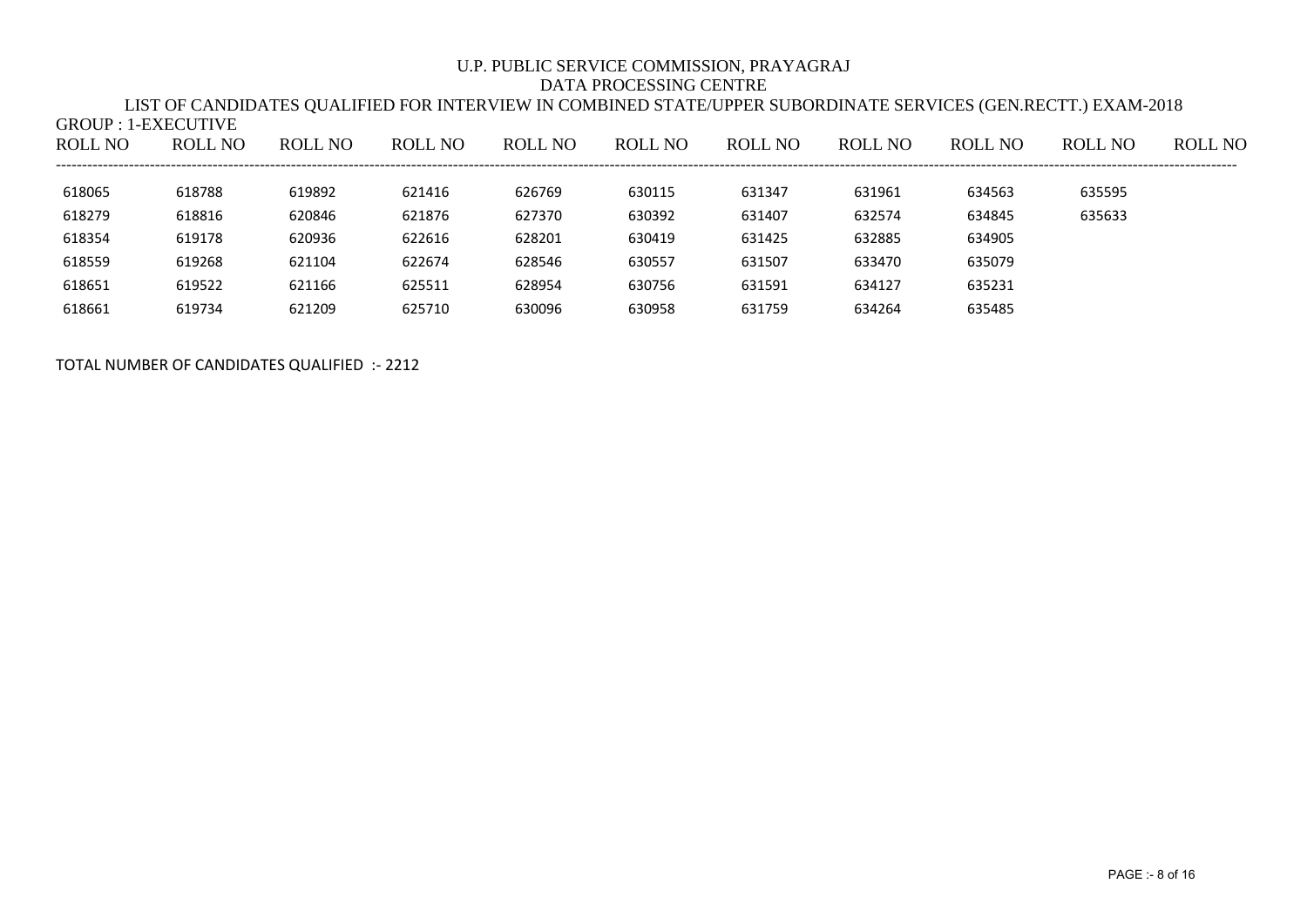## LIST OF CANDIDATES QUALIFIED FOR INTERVIEW IN COMBINED STATE/UPPER SUBORDINATE SERVICES (GEN.RECTT.) EXAM-2018 GROUP : 2-AGRI.SER-2/D.C.O.

| ROLL NO | ROLL NO | ROLL NO | ROLL NO | ROLL NO | ROLL NO | <b>ROLL NO</b> | ROLL NO | ROLL NO | ROLL NO | ROLL NO |
|---------|---------|---------|---------|---------|---------|----------------|---------|---------|---------|---------|
| 007296  | 079490  | 140831  | 227460  | 304081  | 337948  | 400140         | 459257  | 503038  | 577769  | 630384  |
| 027049  | 092376  | 150758  | 231898  | 307377  | 343785  | 417213         | 466854  | 522798  | 581599  |         |
| 042380  | 110378  | 153776  | 239373  | 307388  | 344007  | 422474         | 473966  | 536380  | 587959  |         |
| 044042  | 116383  | 154142  | 282211  | 314860  | 345083  | 431062         | 479642  | 544663  | 601685  |         |
| 061508  | 116835  | 175976  | 286630  | 321183  | 347726  | 441027         | 480213  | 545419  | 604069  |         |
| 063925  | 118210  | 197522  | 290142  | 324215  | 351689  | 450447         | 484234  | 546947  | 606401  |         |
| 068212  | 119688  | 207585  | 295263  | 324491  | 362366  | 451945         | 501109  | 557058  | 629013  |         |
| 069672  | 125521  | 214571  | 296066  | 330592  | 373101  | 455928         | 502643  | 567776  | 629854  |         |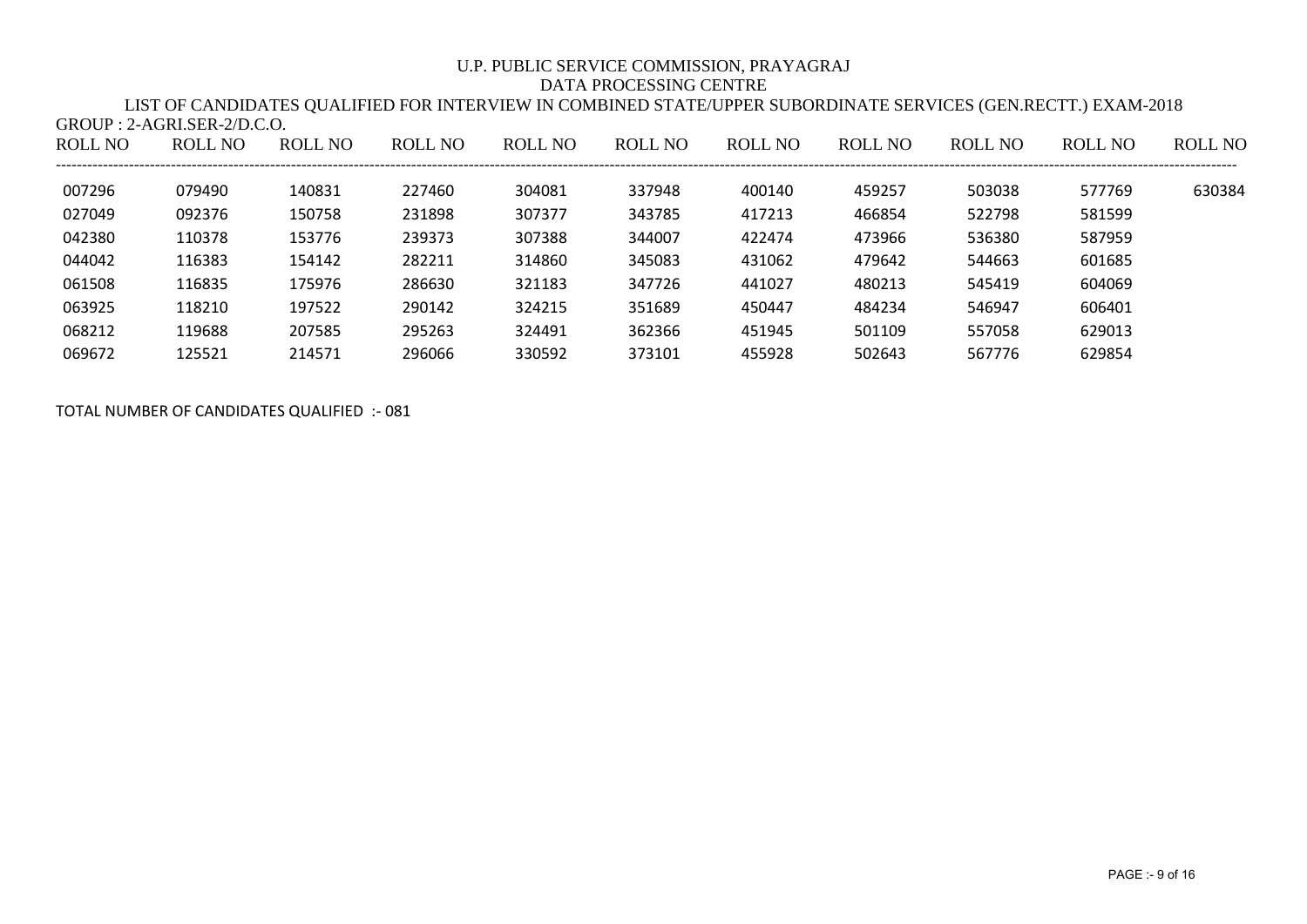LIST OF CANDIDATES QUALIFIED FOR INTERVIEW IN COMBINED STATE/UPPER SUBORDINATE SERVICES (GEN.RECTT.) EXAM-2018 GROUP : 3-D.A.U.D

| ROLL NO | ROLL NO | ROLL NO | ROLL NO | ROLL NO | ROLL NO | ROLL NO | ROLL NO | ROLL NO | ROLL NO | ROLL NO |
|---------|---------|---------|---------|---------|---------|---------|---------|---------|---------|---------|
| 002298  | 061328  | 091777  | 129072  | 209438  | 325123  | 382366  | 434195  | 480408  | 533046  | 575044  |
| 005170  | 063291  | 101442  | 131307  | 218958  | 326986  | 383941  | 446751  | 482498  | 543695  | 580348  |
| 005910  | 065624  | 102586  | 146765  | 237042  | 339959  | 389734  | 456676  | 482579  | 549821  | 584566  |
| 015010  | 066791  | 116229  | 149751  | 265579  | 344169  | 398808  | 470777  | 488347  | 553665  | 592096  |
| 024085  | 073533  | 121750  | 158742  | 273523  | 351258  | 408576  | 470842  | 494185  | 557617  | 598064  |
| 026832  | 077298  | 125074  | 201039  | 273861  | 351426  | 416258  | 471113  | 504427  | 561540  | 627370  |
| 028183  | 082913  | 125867  | 206270  | 294354  | 361081  | 427758  | 472333  | 505531  | 570370  | 635485  |
| 054433  | 090169  | 126092  | 206300  | 304327  | 375373  | 430149  | 474218  | 515661  | 572536  |         |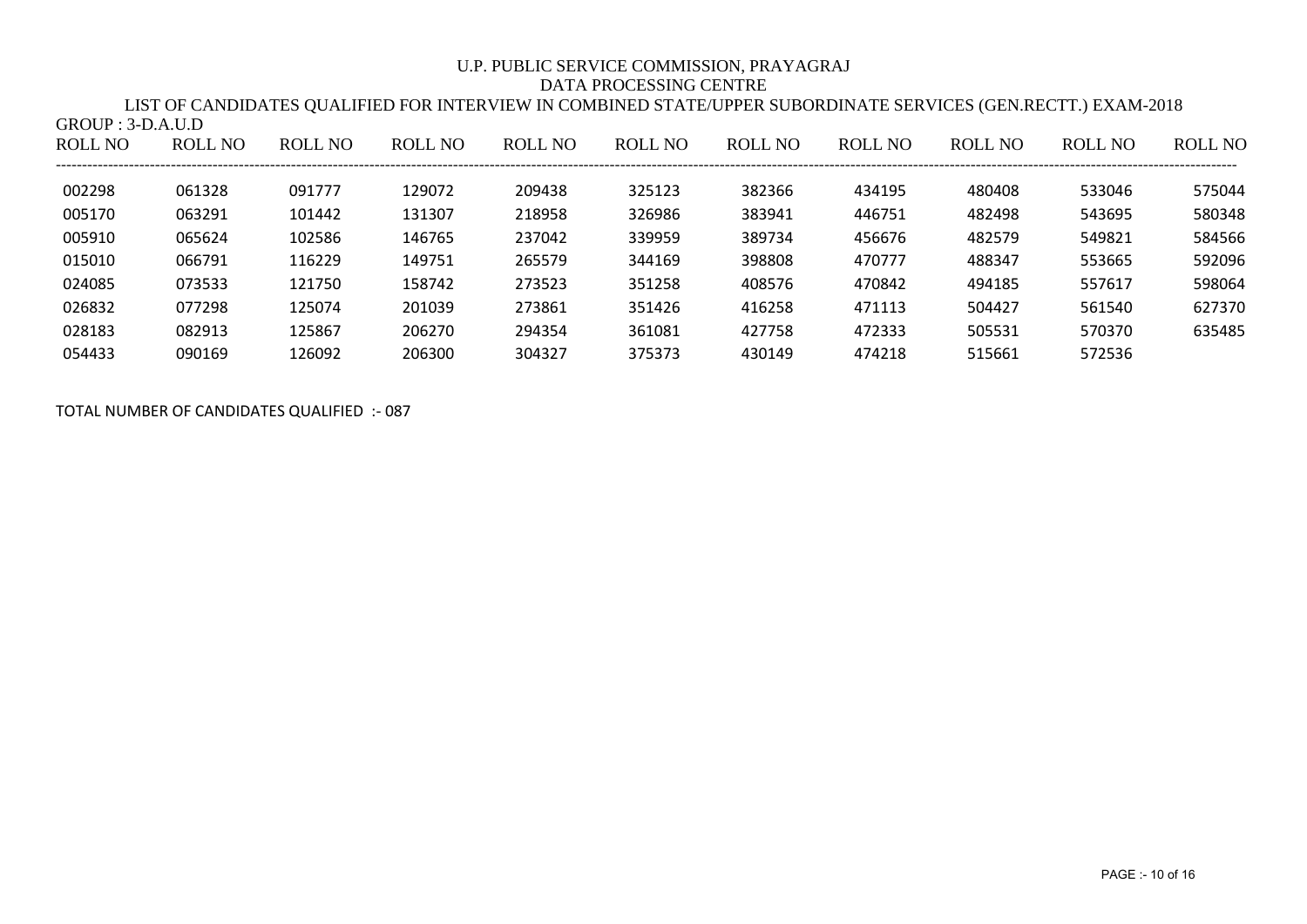| $GROUP: 4-F.S.O$ |         |         |         |         |         |         |         |         |         |                |
|------------------|---------|---------|---------|---------|---------|---------|---------|---------|---------|----------------|
| ROLL NO          | ROLL NO | ROLL NO | ROLL NO | ROLL NO | ROLL NO | ROLL NO | ROLL NO | ROLL NO | ROLL NO | <b>ROLL NO</b> |
| 004813           | 045456  | 126637  | 169936  | 246183  | 289876  | 345083  | 437582  | 503036  | 533348  | 596992         |
| 004970           | 061508  | 134481  | 170676  | 250103  | 292611  | 347886  | 449857  | 503038  | 542468  | 601685         |
| 007780           | 062987  | 136384  | 171222  | 256185  | 295264  | 351689  | 449964  | 504643  | 544008  | 603373         |
| 008277           | 064761  | 137439  | 174495  | 256186  | 304892  | 373057  | 451945  | 506264  | 553283  | 606837         |
| 016425           | 077949  | 137895  | 184624  | 270203  | 304994  | 375356  | 456550  | 506827  | 557993  | 607779         |
| 017078           | 097770  | 141353  | 189368  | 271014  | 307388  | 399456  | 465242  | 507334  | 558818  | 608899         |
| 029195           | 102179  | 142062  | 192495  | 275730  | 309092  | 401006  | 471508  | 509110  | 569592  | 627560         |
| 029568           | 108605  | 148969  | 207585  | 277215  | 309146  | 401664  | 481803  | 509248  | 576634  | 629854         |
| 031098           | 108664  | 150758  | 221836  | 280889  | 312225  | 413262  | 487001  | 510081  | 578122  | 632266         |
| 033425           | 110022  | 153040  | 222891  | 281050  | 312690  | 413442  | 488062  | 517852  | 580434  |                |
| 036337           | 114403  | 153532  | 229798  | 281844  | 312763  | 414787  | 490220  | 522798  | 585529  |                |
| 038244           | 116946  | 154062  | 230053  | 285507  | 313931  | 416716  | 495268  | 524383  | 586132  |                |
| 042380           | 123293  | 154689  | 235917  | 286630  | 324559  | 419234  | 500120  | 528465  | 590280  |                |
| 045401           | 126588  | 165228  | 237313  | 288438  | 337029  | 434322  | 501109  | 532974  | 592236  |                |

LIST OF CANDIDATES QUALIFIED FOR INTERVIEW IN COMBINED STATE/UPPER SUBORDINATE SERVICES (GEN.RECTT.) EXAM-2018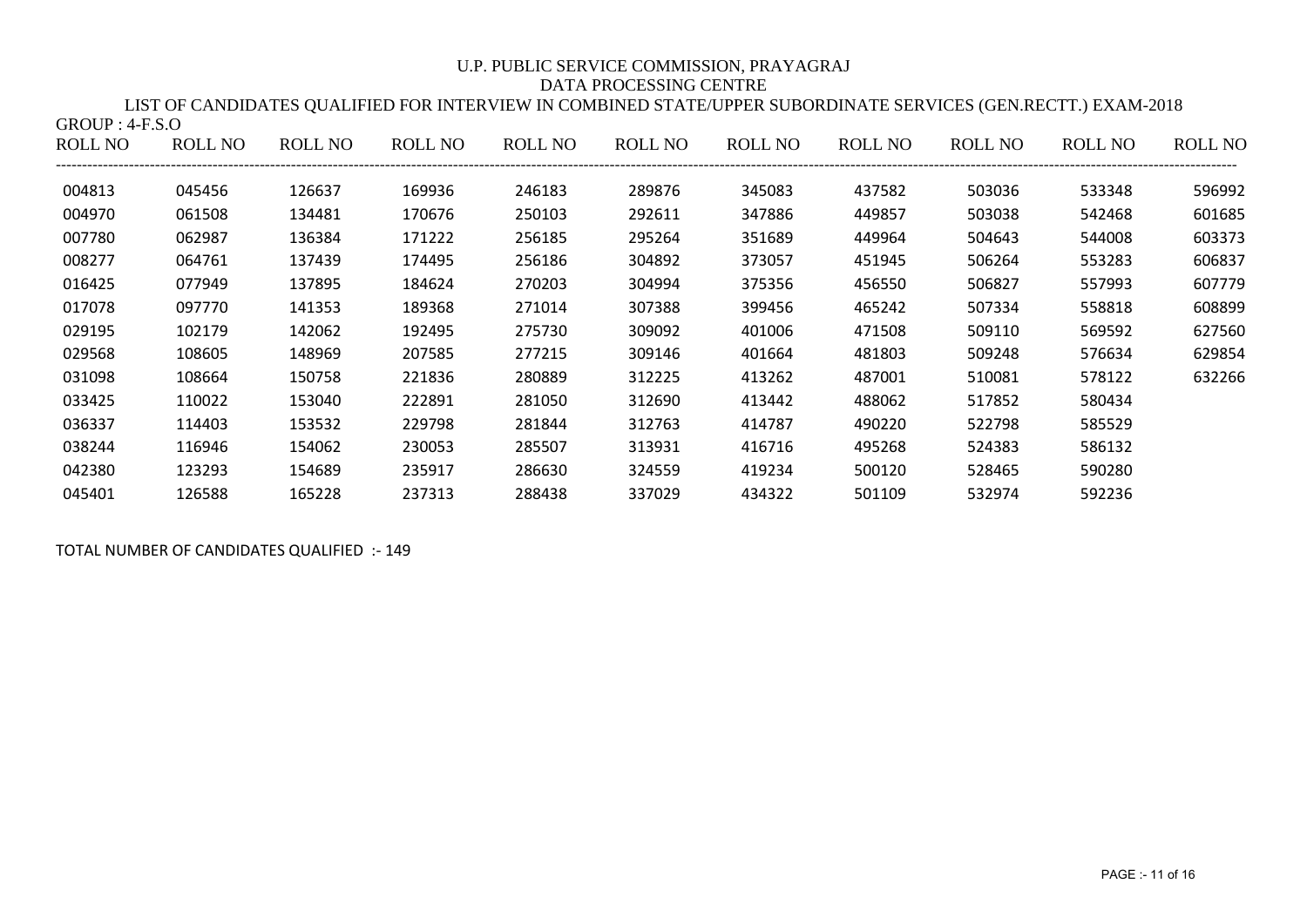LIST OF CANDIDATES QUALIFIED FOR INTERVIEW IN COMBINED STATE/UPPER SUBORDINATE SERVICES (GEN.RECTT.) EXAM-2018 GROUP : 5-L.E.O.

| ROLL NO | ROLL NO | <b>ROLL NO</b> | ROLL NO | <b>ROLL NO</b> | ROLL NO | <b>ROLL NO</b> | ROLL NO | ROLL NO | ROLL NO | ROLL NO |
|---------|---------|----------------|---------|----------------|---------|----------------|---------|---------|---------|---------|
| 002857  | 063291  | 101442         | 131307  | 171309         | 193329  | 226457         | 338944  | 458517  | 473088  | 570370  |
| 005910  | 073533  | 104825         | 139628  | 177305         | 199899  | 232555         | 350865  | 463217  | 477177  | 594862  |
| 007046  | 090674  | 109374         | 140005  | 184763         | 201039  | 269515         | 381404  | 466515  | 491308  | 618788  |
| 008629  | 091916  | 125074         | 144012  | 186304         | 202527  | 279534         | 408576  | 470922  | 515661  |         |
| 053362  | 092112  | 129883         | 166325  | 192968         | 208786  | 313694         | 441099  | 471113  | 543695  |         |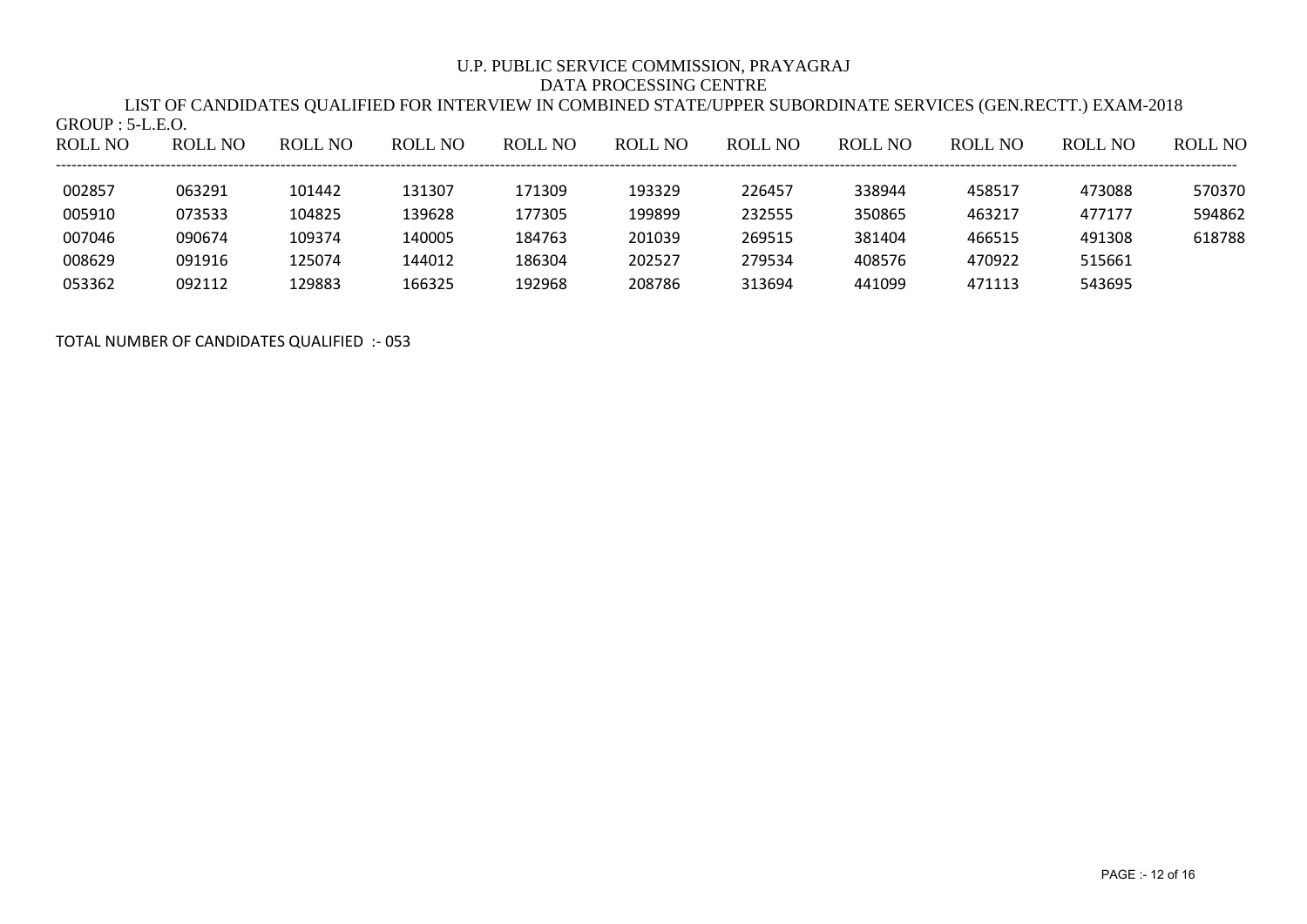|         |         |         | GROUP : 6-D.LO./ SCRIPT WRITER / FEATURE WRITER / INCHARGE ENGLISH |         |         |         |         |         |         |         |
|---------|---------|---------|--------------------------------------------------------------------|---------|---------|---------|---------|---------|---------|---------|
| ROLL NO | ROLL NO | ROLL NO | ROLL NO                                                            | ROLL NO | ROLL NO | ROLL NO | ROLL NO | ROLL NO | ROLL NO | ROLL NO |
|         |         |         |                                                                    |         |         |         |         |         |         |         |
| 005563  | 058925  | 129433  | 188914                                                             | 237887  | 403416  | 446268  | 499889  | 557768  |         |         |
| 027727  | 078417  | 148195  | 200661                                                             | 256573  | 438340  | 457414  | 512173  | 591203  |         |         |
| 036147  | 087216  | 169876  | 216854                                                             | 301066  | 439013  | 482669  | 523265  | 601783  |         |         |
| 056749  | 102690  | 187522  | 224895                                                             | 342624  | 439819  | 497359  | 543256  | 606639  |         |         |

LIST OF CANDIDATES QUALIFIED FOR INTERVIEW IN COMBINED STATE/UPPER SUBORDINATE SERVICES (GEN.RECTT.) EXAM-2018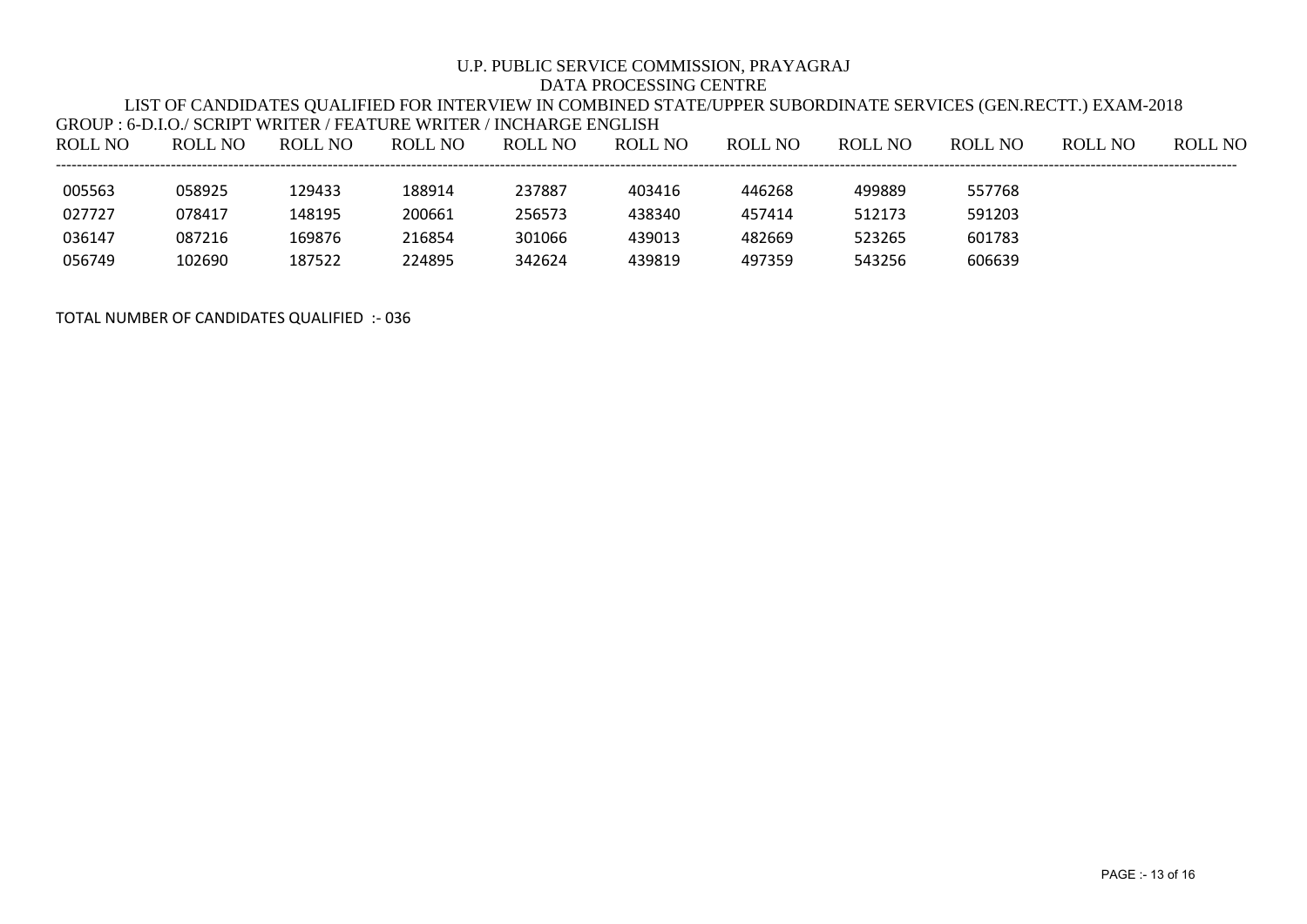LIST OF CANDIDATES QUALIFIED FOR INTERVIEW IN COMBINED STATE/UPPER SUBORDINATE SERVICES (GEN.RECTT.) EXAM-2018  $GROIIP \cdot 7-PRINCIPAI$ 

| ROLL NO | <b>ROLL NO</b> | <b>ROLL NO</b> | ROLL NO | ROLL NO | ROLL NO | ROLL NO | ROLL NO | ROLL NO | <b>ROLL NO</b> | <b>ROLL NO</b> |
|---------|----------------|----------------|---------|---------|---------|---------|---------|---------|----------------|----------------|
| 002143  | 043066         | 097794         | 153776  | 247519  | 308054  | 363977  | 429875  | 506971  | 549060         | 596791         |
| 002144  | 044349         | 099571         | 153928  | 249298  | 309166  | 370221  | 438106  | 507380  | 549329         | 603101         |
| 005267  | 048663         | 100286         | 170912  | 250705  | 312914  | 372204  | 440796  | 507949  | 553571         | 604727         |
| 006266  | 053605         | 101855         | 170932  | 251158  | 313669  | 374672  | 442611  | 508470  | 555838         | 605837         |
| 008409  | 054785         | 102837         | 173735  | 251640  | 313946  | 375126  | 444641  | 511548  | 556142         | 606490         |
| 008629  | 056490         | 106298         | 174882  | 254654  | 316368  | 376502  | 450046  | 511921  | 556163         | 607124         |
| 008912  | 057692         | 107874         | 178392  | 268069  | 316735  | 377221  | 453116  | 514068  | 556213         | 608089         |
| 012980  | 060926         | 121158         | 178829  | 268728  | 318223  | 378259  | 454848  | 515411  | 556978         | 612930         |
| 013403  | 062003         | 121515         | 178878  | 269174  | 319055  | 389877  | 454851  | 516151  | 564199         | 613743         |
| 014507  | 062085         | 121631         | 178981  | 270283  | 319723  | 390945  | 459113  | 516251  | 564545         | 618816         |
| 014644  | 065998         | 122176         | 186160  | 273312  | 321183  | 392280  | 459491  | 524801  | 567007         | 622819         |
| 016392  | 076891         | 124823         | 187290  | 274174  | 321815  | 392697  | 465213  | 526429  | 569445         | 623570         |
| 018631  | 078471         | 127999         | 187322  | 274431  | 327821  | 399371  | 478641  | 527800  | 569625         | 628328         |
| 019506  | 082926         | 128399         | 187913  | 276904  | 328909  | 403351  | 480185  | 527895  | 569799         | 628387         |
| 023669  | 084451         | 128464         | 189424  | 280859  | 330682  | 403379  | 480317  | 532340  | 574363         | 629478         |
| 029092  | 086834         | 133516         | 202092  | 281079  | 335900  | 407103  | 481363  | 535113  | 580647         | 632609         |
| 031980  | 087465         | 138341         | 214966  | 281729  | 338069  | 409299  | 482088  | 539529  | 582279         | 634599         |
| 032931  | 087757         | 142234         | 217751  | 284838  | 339088  | 415292  | 483449  | 540173  | 584036         | 635236         |
| 033243  | 087885         | 146695         | 218958  | 287280  | 343312  | 417381  | 496558  | 543256  | 585519         |                |
| 033772  | 091697         | 148301         | 226387  | 288069  | 345863  | 421045  | 497124  | 543305  | 588628         |                |
| 038732  | 092012         | 149164         | 239149  | 290304  | 350669  | 424084  | 497525  | 544859  | 589179         |                |
| 039623  | 094724         | 149956         | 240309  | 296131  | 353343  | 426131  | 499455  | 545350  | 591851         |                |
| 040955  | 096058         | 150160         | 245422  | 306665  | 354128  | 428123  | 502551  | 548756  | 592808         |                |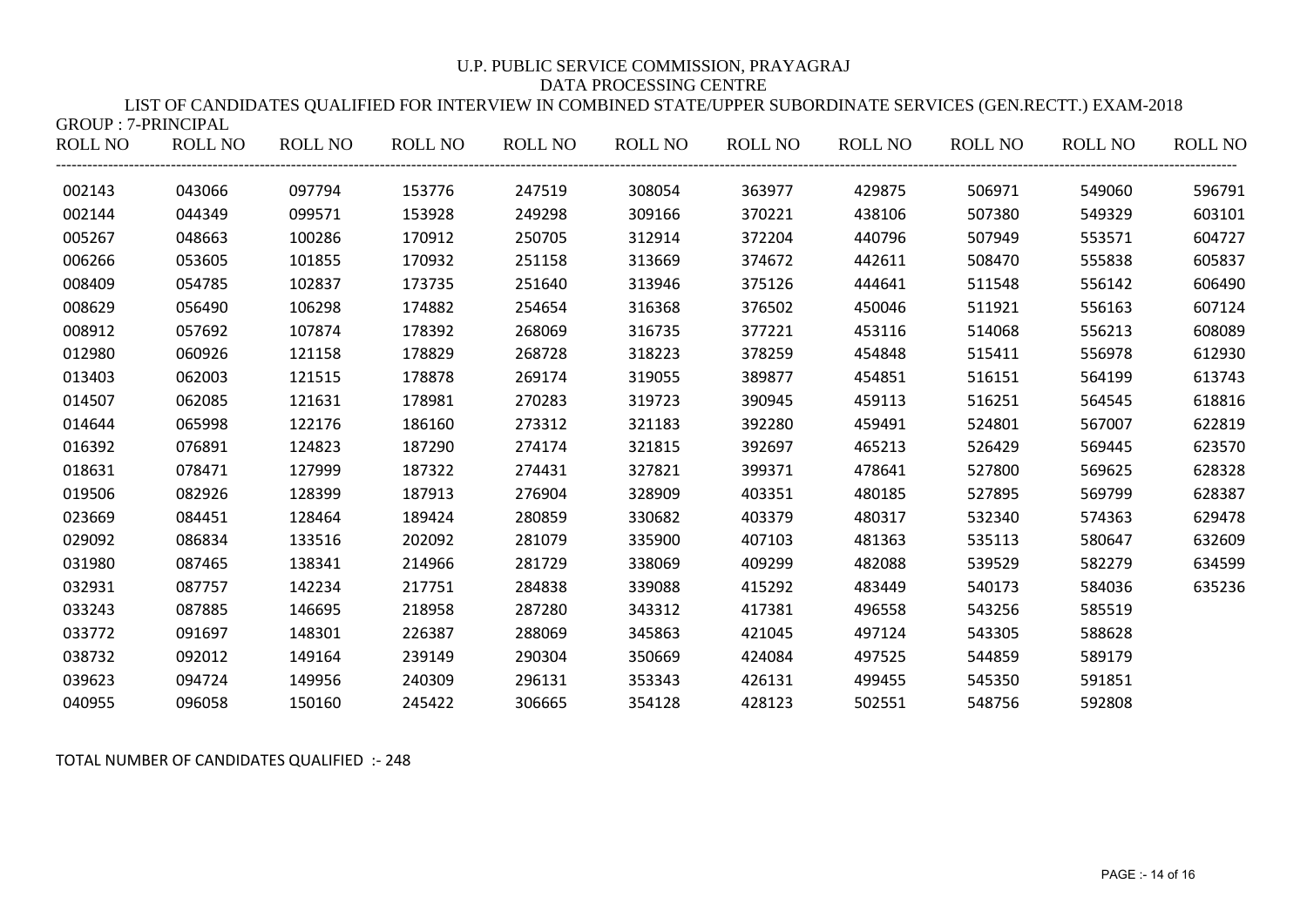LIST OF CANDIDATES QUALIFIED FOR INTERVIEW IN COMBINED STATE/UPPER SUBORDINATE SERVICES (GEN.RECTT.) EXAM-2018 GROUP : 8-S.R.

| <b>ROLL NO</b> | <b>ROLL NO</b> | <b>ROLL NO</b> | <b>ROLL NO</b> | <b>ROLL NO</b> | <b>ROLL NO</b> | <b>ROLL NO</b> | <b>ROLL NO</b> | <b>ROLL NO</b> | ROLL NO | <b>ROLL NO</b> |
|----------------|----------------|----------------|----------------|----------------|----------------|----------------|----------------|----------------|---------|----------------|
|                |                |                |                |                |                |                |                |                |         |                |
| 014672         | 047824         | 085663         | 149164         | 228712         | 308728         | 414935         | 487537         | 508367         | 539666  | 603532         |
| 016475         | 053822         | 094571         | 158333         | 229798         | 321466         | 415158         | 488713         | 510048         | 549537  | 605495         |
| 018523         | 060103         | 100121         | 166075         | 266612         | 344021         | 455946         | 488853         | 514030         | 561847  | 621416         |
| 024000         | 067447         | 104453         | 173485         | 273523         | 363307         | 470969         | 491321         | 517696         | 580669  | 635231         |
| 037283         | 081384         | 115105         | 180326         | 283061         | 371808         | 473817         | 493530         | 521863         | 586963  |                |
| 042453         | 081583         | 126588         | 187975         | 306381         | 405227         | 480185         | 497710         | 523229         | 592505  |                |